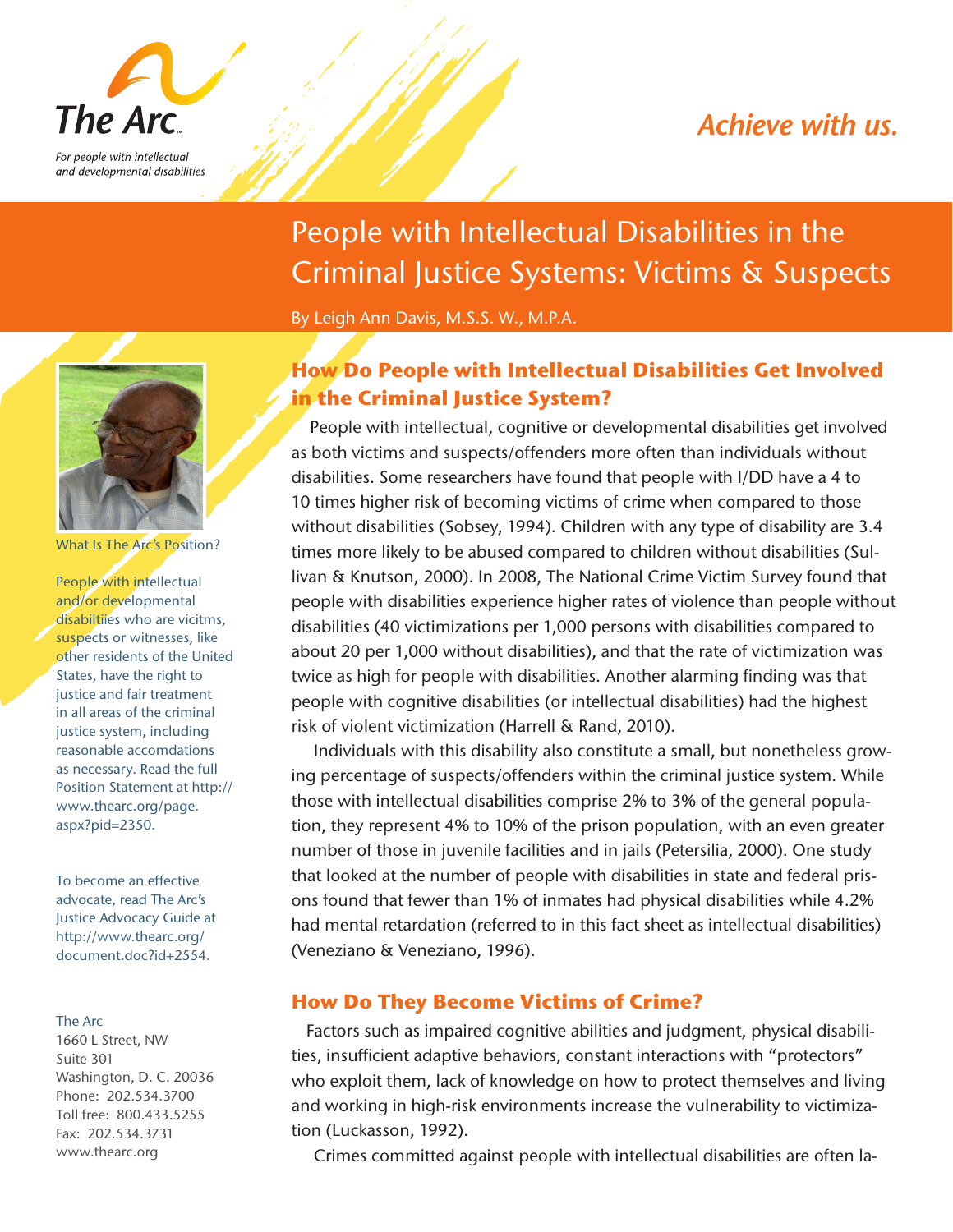beled as abuse and neglect (rather than assault, rape or murder), which understates the criminal victimization problem. Many victims with intellectual disabilities may not report crimes because of their dependence on the abuser for basic survival needs. When victims do report crimes, police and court officials may not take the person's allegations seriously or be reluctant to get involved. Additionally, people with intellectual disabilities often don't have access to the types of support and resources they need to prosecute.

#### **What Types of Crime Do People with Intellectual Disabilities Commit?**

 Some people with intellectual disabilities commit crimes, not because they have below-average intelligence, but because of their unique personal experiences, environmental influences and individual differences. During the early 1900s, some professionals believed that individuals with intellectual disabilities were predisposed to becoming criminals due to their disability. This view lost support during the 1930s when its leaders rescinded their original beliefs and the focus on causes of crime shifted from biological reasons to psychological and sociological ones. Research from the mid-80s to the 1990s found that the types of crime committed range from property crimes, like theft or robbery, to physical and sexual assault. Some have been accused

of murder as well. One researcher found that many who committed sexual offenses were victimized sexually, and that their experience as a victim was linked to their later experience as the offender (Firth, 2001).

#### **What Problems Do They Face as Victims or Suspects?**

 Almost all people with intellectual disabilities now live in the community and are susceptible to becoming involved in the criminal justice system as suspects and/or victims. As suspects, individuals with this disability are frequently used by other criminals to assist in law-breaking activities without understanding their involvement in a crime or the consequences of their involvement. They may also have a strong need to be accepted and may agree to help with criminal activities in order to gain friendship. Many individuals unintentionally give misunderstood responses to officers, which increase their vulnerability to arrest, incarceration and possibly execution, even if they committed no crime (Perske, 2003).

 Considering such extreme disadvantages, it is not surprising that people with intellectual disabilities are more likely to be arrested, convicted, sentenced to prison and victimized in prison. Once in the criminal justice system, these individuals are less likely to receive probation or parole and tend to serve longer sentences due to an

inability to understand or adapt to prison rules. Some common responses from those with intellectual disabilities that may affect their ability to protect their rights include the following:

As suspects, individuals may: •not want their disability to be recognized (and try to cover it up) •not understand their rights but pretend to understand

•not understand commands, instructions, etc.

•be overwhelmed by police presence

•act upset at being detained and/ or try to run away

•say what they think officers want to hear

•have difficulty describing facts or details of offense

•be the first to leave the scene of the crime, and the first to get caught

•be confused about who is responsible for the crime and "confess" even though innocent As victims, individuals may:

• be easily victimized and targeted for victimization

•be less likely or able to report victimization

•be easily influenced by and eager to please others

•think that how they have been treated is normal and not realize the victimization is a crime

•think the perpetrator is a "friend" •be unaware of how serious or dangerous the situation is

•not be considered as credible witnesses, even in situations where